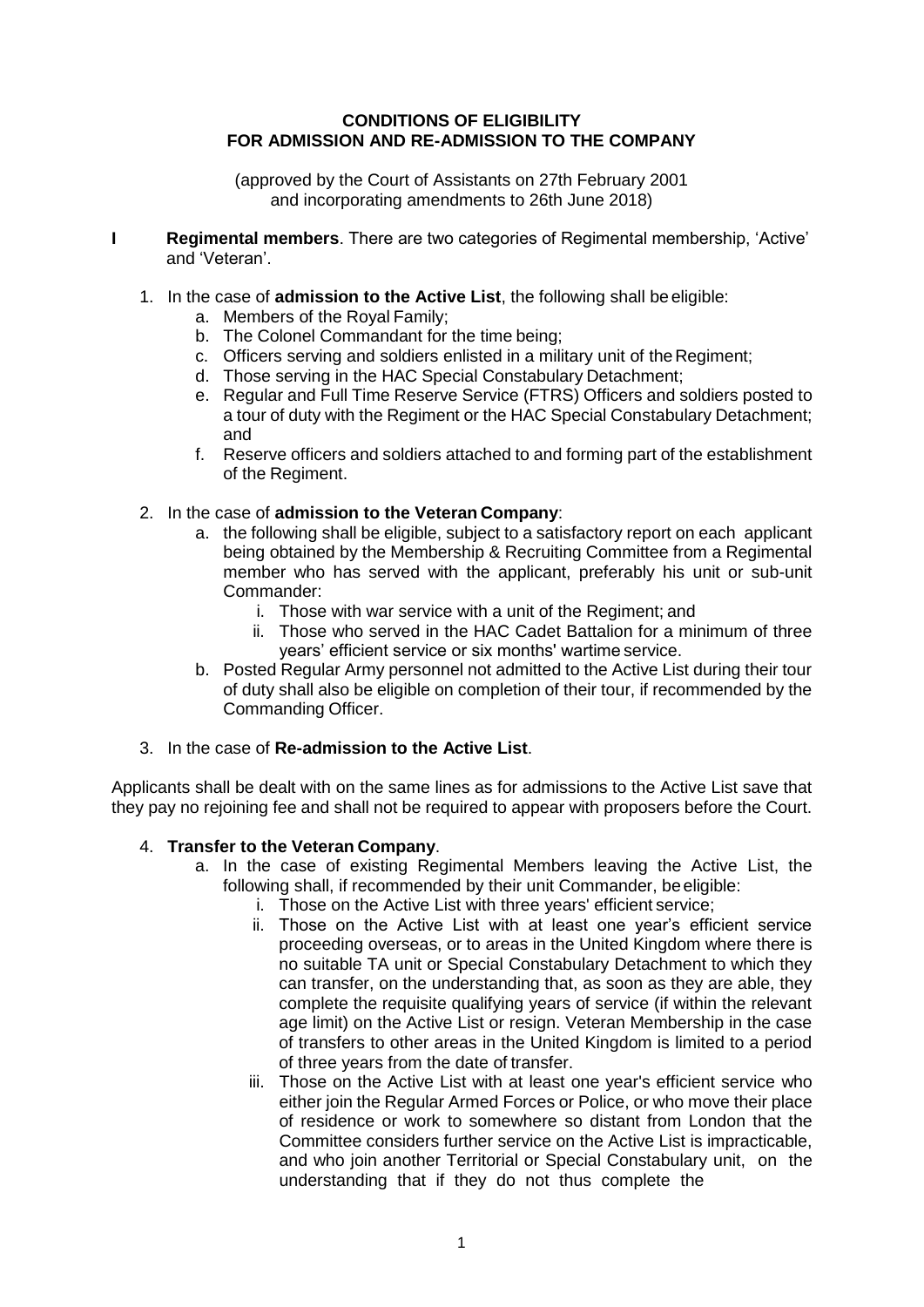requisite qualifying years of efficient service, or do not have any war service, they will resign.

- iv. Posted Regular Army personnel, admitted to the Active List during their tour of duty, on the completion of their tour.
- b. For the purposes of the above:
	- i. Length of service shall be calculated from date of admission to the Company, except that in the case of those who applied to join the Company immediately upon completion of the Recruits Course it shall be calculated from the date of the start of the Recruits' Course. (See notes below.)
	- ii. Those serving on the Active List shall not be deemed to cease so to serve while engaged in ERE duties.

# 5. In the case of **Re-admission to the Veteran Company**:

- a. Applicants for Re-admission shall complete the necessary form and be proposed and seconded by Regimental Members but shall not be required to appear with proposers before the Court as they will have previously been proposed and admitted.
- b. The following shall be eligible:
	- i. Those with three years' efficient service on the Active List;
	- ii. Those completing the requisite period of service with the Regular Armed Forces or Police or another Territorial or Special Constabulary unit in accordance with 4(a)(iii) above.
- c. Length of service on the Active List shall be calculated as in 4(b) above.

# **II Non-Regimental members**

Those who have served for two years in Regular or three years in Reserve units of any of the Armed Services or who have two years' efficient service on the Active List, and who are proposed and seconded by Regimental Members, shall be eligible to become non-Regimental Members.

### **III General**

The Court shall be empowered, in special individual circumstances, to vary the periods of service stated in the previous paragraph.

#### **IV Notes**

- 1. The Court agreed on 22nd September 1992 that all Home Service Force members, including those who did not have the requisite five years' service, would be awarded full Veteran membership provided application was made prior to the demise of the HSF on 31st March 1993.
- 2. The Court ruled on 21st July 1993 that 'service' means service to the British Crown and that those without such service do not qualify for membership.
- 3. The M&R Committee ruled on 7th September 1993 that service in a university OTC counted towards the three year qualification for membership. On 4th June 2018 the M&C Committee added that such service would only count however, if formal evidence of three bounties having been awarded in those three years could be provided to the HAC for consideration with the application form.
- 4. The M&R Committee ruled on 3rd April 2000 that persons relying on service in the HAC Cadet Battalion must be proposed or seconded by Regimental members who served in the Cadet Battalion. For the purposes of these rules, service in the HAC